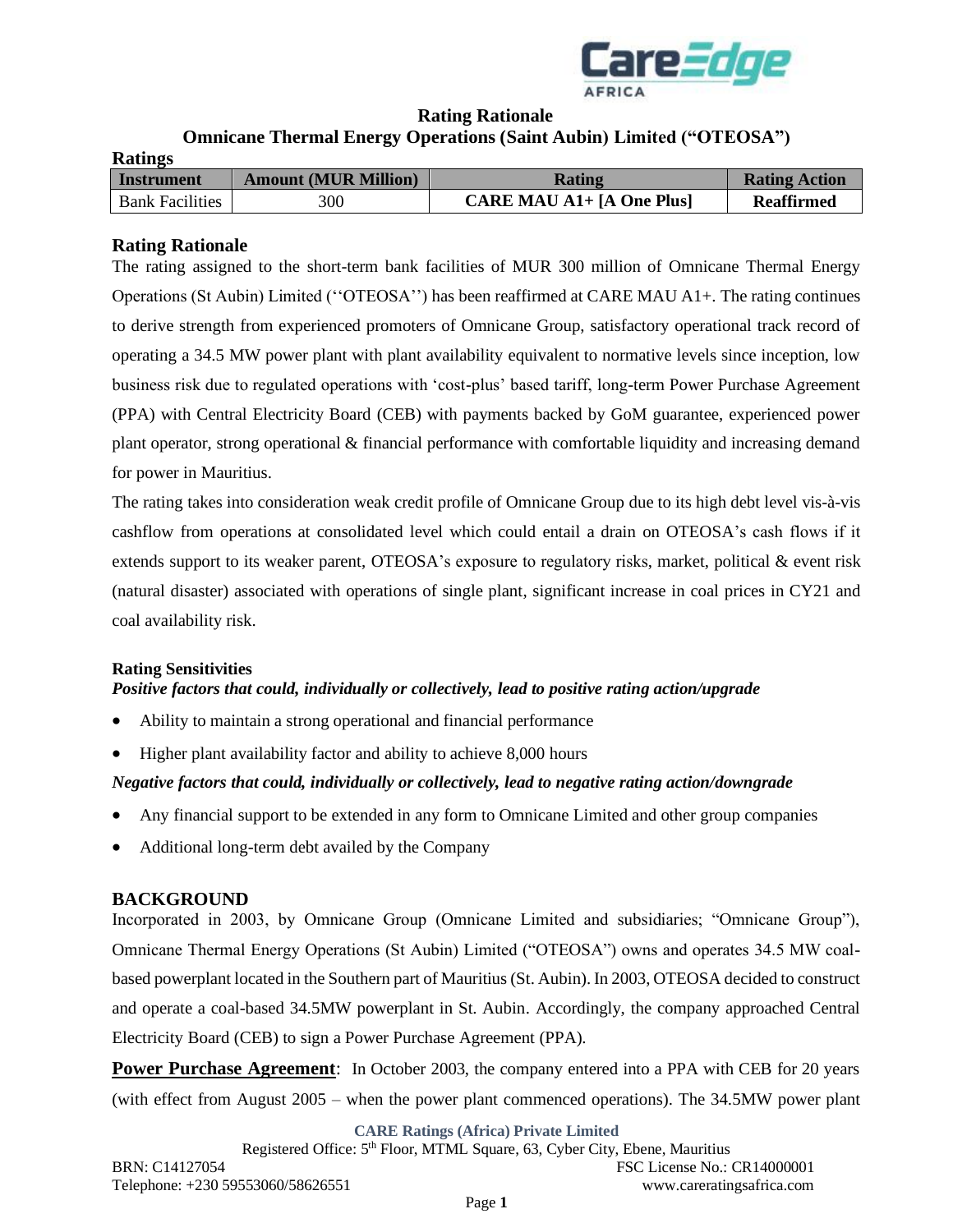

was constructed by Albioma (one of the shareholders) at an aggregate cost of MUR 1.3 billion (debt- MUR 1.04 billion and equity – MUR 0.26 billion i.e., debt: equity ratio of 80:20) and was operational from August 2005. The financing cost and commercial operational date was within the PPA terms. The coal fired plant allows for continuous generation of power throughout the year.

**Shareholders**: Omnicane Thermal Energy Holdings (St Aubin) Limited ("OHSA") holds 60% stake in OTEOSA. The other two shareholders of OTEOSA are Albioma (25%) and Sugar Investment Trust (15%).

**OHSA** is a wholly owned subsidiary of Omnicane Limited. Incorporated in 1926, Omnicane Limited is a public company (listed on the Stock Exchange of Mauritius with a market capitalisation of MUR 1.3 billion as on July 30, 2021) engaged in the cultivation of sugarcane, production of refined sugar, bioethanol, and thermal energy. Omnicane Limited had a total consolidated group debt of MUR 10.7 billion as at 31st December 2020 (latest audited annual report).

**Albioma** is a French company (listed in the NYSE Euronext Regulated Market in Paris) with over 30 years of operations, which commissioned the world's first hybrid bagasse/coal cogeneration plant (62 MW) on Reunion Island in 1992. In 2000, Albioma commissioned its first bagasse/coal power plant (70 MW) of Mauritius. In 2005, the company commissioned the 34.5 MW bagasse/coal power plant for OTEOSA in Mauritius. Since incorporation, OTEOSA's plant operation and maintenance are supervised by officials of Albioma. As on June 30, 2021, Albioma has an installed capacity of 910 MW of solar and bagasse/coal cogeneration power plant located in France, Mauritius, Reunion Island, Brazil, and other French territories.

**Sugar Investment Trust (SIT)**, a corporate body established in 1994 by an Act of Parliament, was set up as a participation scheme offering sugar cane planters and employees of the sugar industry the opportunity to participate in the ownership of sugar milling companies through equity. GoM owns 6.5% and National Pension Fund owns 10.6% stake in SIT.

**Operation and Maintenance of the Plant:** OTEOSA has entered into an agreement with Albioma for construction, operation and maintenance of the plant. The technical services agreement with Albioma for operation and maintenance of the plant is as per the agreed terms of the PPA. The entire cost of operation and maintenance is pass through as per the PPA.

**Management:** OTEOSA is a professionally managed company. It is governed by an 8-member Board of Directors comprising of 3 executive members and 5 non-executive members, including 2 directors from Albioma. Mr. Jacques M. d'Unienville (CEO of Omnicane Limited) is the Chairman of the Board. OTEOSA has a qualified and experienced employee pool having significant experience in operation of power plant. While, Mr. Frederic Robert, Plant Manager, is from Albioma, the operation, maintenance and finance head has been associated with OTEOSA since construction phase of the power plant. The operations, maintenance, and finance team, altogether comprises of around 50 employees, recruited jointly by OTEOSA and Albioma.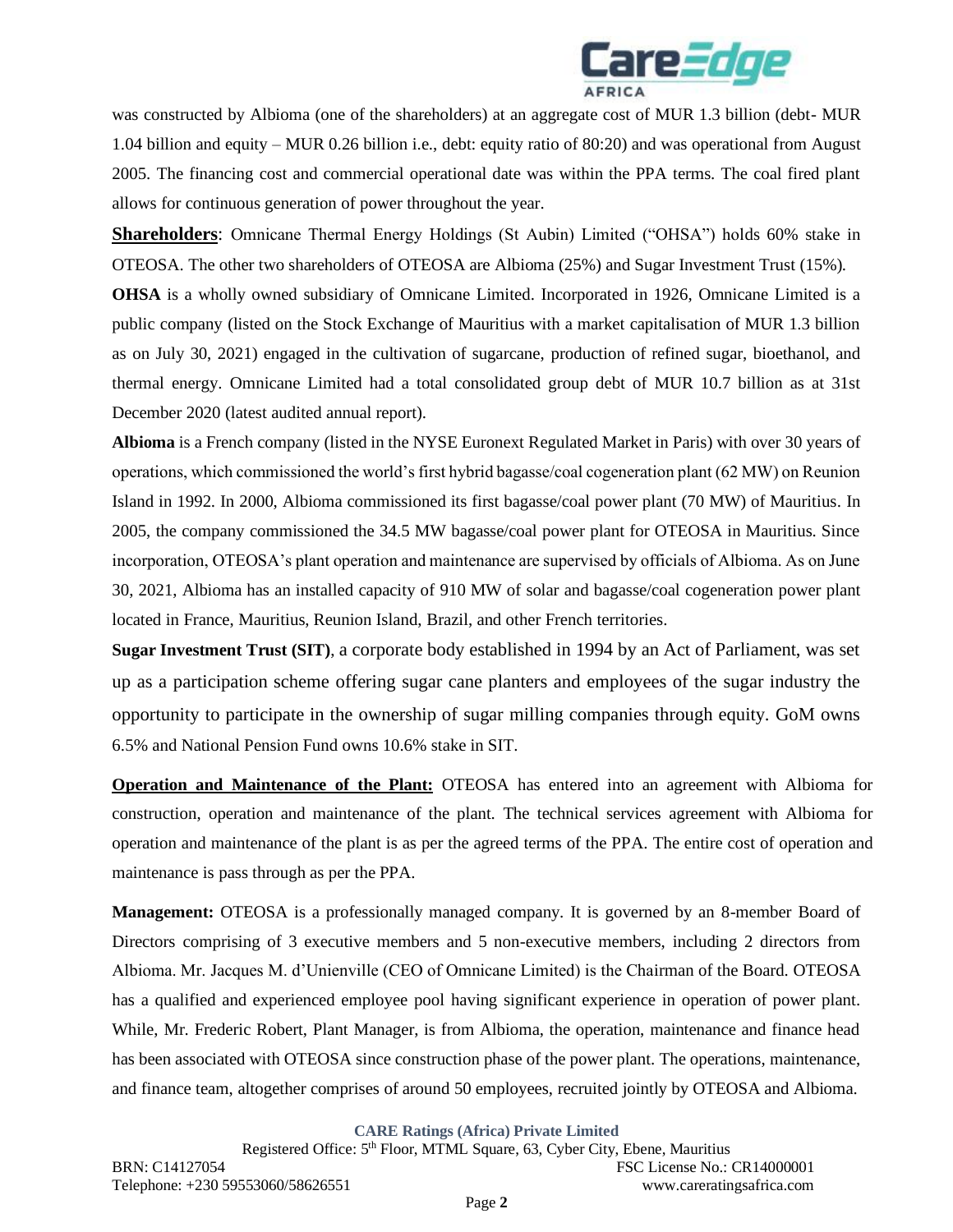

# **CREDIT RISK ASSESSMENT**

### **Long track record of Omnicane group & experienced promoters**

Omnicane Group is a long-established sugarcane group, with its origins dating back to 1850's. The primary activities of the group are cultivation of sugarcane and the production of refined sugar, bioethanol, thermal energy, and electricity in Mauritius. The group cultivates around 200,000 tonnes of sugarcane over 2,304 hectares of land. Since 2010, post centralisation of cane transformation, all the sugarcane harvested in the south of Mauritius is processed by Omnicane's fully integrated flexi-factory at La Baraque. Annually, the sugar mill crushes over 900,000 tonnes of sugarcane, comprising of their own harvest, that of 13 corporate planters (including around 102,000 tonnes supplied by Medine Sugar Estate) and 3,229 small planters. Accordingly, it produces around 100,000 tonnes of sugar (88,010 tonnes in 2020, representing 33% of sugar produced in Mauritius in 2019), 303,906 tonnes of bagasse and 19 million litres of bioethanol.

The Group's power supplied to the national grid (La Baraque-90 MW and Saint Aubin-35 MW) accounted for 26% (742 GWh) of Mauritius' total energy (2,882 GWh) in 2020. While at La Baraque power is produced both from coal and bagasse, St. Aubin generates power only from coal:

| <b>Electricity Produced (GWh)</b> | <b>From Bagasse</b>      |          | <b>From Coal</b> |      | <b>Total</b> |      |
|-----------------------------------|--------------------------|----------|------------------|------|--------------|------|
|                                   | 2019                     | 2020     | 2019             | 2020 | 2019         | 2020 |
| La Baraque (90MW)                 | 155                      | 129      | 464              | 465  | 619          | 594  |
| St. Aubin (35MW)                  | $\overline{\phantom{0}}$ | $\equiv$ | 254              | 253  | 254          | 254  |
| <b>Total</b>                      | 155                      | 129      | 718              | 718  | 873          | 848  |

The Group also owns Holiday Inn Mauritius (3-star category and 140 room Hotel) situated within close proximity of the airport of Mauritius and is involved in the property sector. Outside Mauritius, Omnicane group has sizeable investments in hydroelectric projects in East Africa, 20% equity stake in Kwale International Sugar Company Limited (Kenya), 21% shareholding in Real Good Food plc which is a leading group of companies specialising in the production and marketing of value-added sugar products in the United Kingdom.

The past audited financials of Omnicane Limited (Consolidated) are as under:

| <b>MUR Million</b>                  | <b>FY18</b> | <b>FY19</b> | <b>FY20</b> |
|-------------------------------------|-------------|-------------|-------------|
| Turnover                            | 4,245       | 4,553       | 4,470       |
| <b>EBITDA</b>                       | 950         | 1,085       | 717         |
| Interest                            | 632         | 664         | 633         |
| Non-recurring non-cash impairments  |             | 971         | 2,209       |
| <b>PAT</b>                          | (402)       | (1,061)     | (3,208)     |
| <b>GCA</b>                          | 242         | 629         | (426)       |
| <b>Total Debt</b>                   | 11,006      | 10,979      | 10,685      |
| Tangible Networth                   | 10,753      | 9,366       | 6,473       |
| EBITDA margin                       | 22%         | 31%         | 16%         |
| <b>Overall Gearing</b>              | 1.02        | 1.17        | 1.65        |
| Interest coverage (EBITDA/Interest) | 1.50        | 2.25        | 1.13        |

In FY20, Omnicane Limited's Consolidated revenue dipped because of the challenges faced during the COVID-19 pandemic and 2.5 months' lockdown in Mauritius. The Hospitality and Real Estate clusters were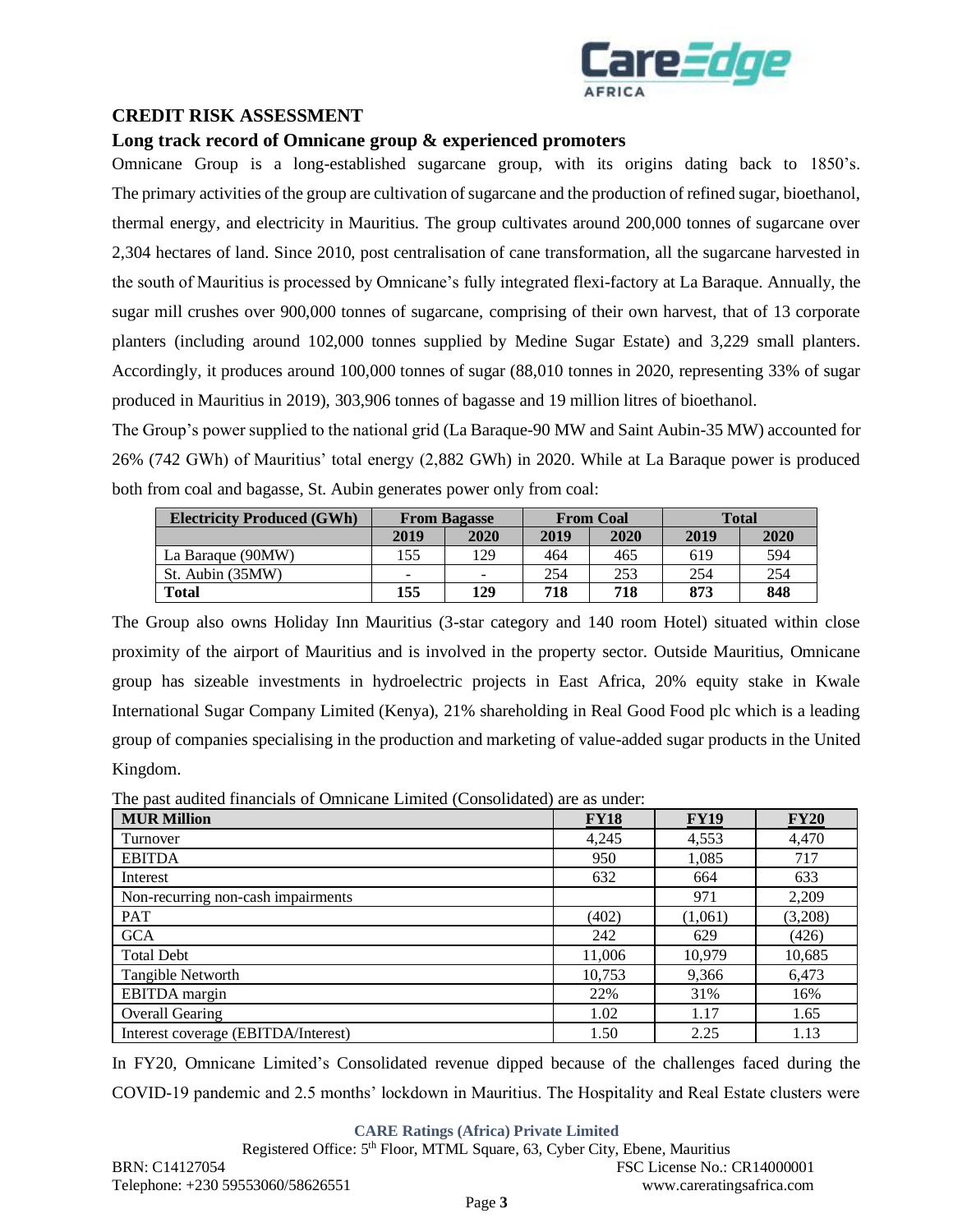

the most affected due to the closure of international borders. Additionally, more repairs and some of the critical equipment's overhaul was delayed thus impacting efficiency for the Energy cluster. The sugar cluster performed well with an increase in refined sugar production from 108,840 tons in 2019 to 156,255 tons in 2020 and a slightly better price for the sugar segment (MUR 13,000 per tons for 2020 compared to MUR 10,000 per ton in 2019). EBITDA was also lower for FY20. However, the Group recorded a non-cash impairment amounting to MUR 1.0 billion of its investment in the sugar project in Kenya, MUR 200 million impairment of the Holiday Inn Airport Hotel's property, plant and equipment following uncertainties on a back-to-normal level of operations and MUR 233 impairment of land conversion rights and real-estate related projects. The group also reported some forex loss of MUR 239 million following the depreciation of the Mauritian rupee and revaluation surplus of MUR 1.9 billion on its land bank. In FY20, the Group posted a cash loss of MUR 426 million (GCA positive at MUR 629 million for FY19).

As on December 31, 2020, Omnicane Limited (Consolidated) reported a debt figure of MUR 10,685 million [MUR 6,481 million at Omnicane Limited (Standalone) and MUR 4,204 million in subsidiaries]. On June 11, 2021, Omnicane Limited signed a deal with the Mauritius Investment Corporation for sale of land aggregating to MUR 4,500 million. OL has received Mur 2,416 million and has utilized the same to repay debt in June 2021. The company will receive additional Mur 2,084 million on execution of Deed of Sale of land (expected by November 2021) and will utilize the same to repay debt.

Post utilization of MIC proceeds, OL (Consolidated) will have total debt of MUR 6,235 million (MUR 2,031 million at the holding company). Finance costs is expected to decrease and gearing of Omnicane Limited will improve going forward.

**Experienced plant operator (Albioma):** Albioma has been appointed as OTEOSA's plant operator with responsibilities for maintenance since construction phase. This gives the plant access to expertise and technical support from an established international power company. With over 500 experts working for Albioma Group in, it has a total installed capacity of 1,011 MW across 8 countries [Mauritius (195 MW): Terragen (70MW), Saint Aubin (35MW) and La Baraque (90MW)] and its plants generated a total of 3.6 TWh of electricity in 2020. In 2020, Albioma's generating plants remained available for 91.6% of the time. In FY20 (Jan – Dec), Albioma achieved a consolidated revenue of EUR 507 million (2019: EUR 506 million), EBITDA of EUR 206 million (2019: EUR 183 million) and PAT of EUR 55 million for 2020 (2019: EUR 44 million).

# **Power Purchase Agreement (PPA) with the CEB**

**Low payment Risk**: OTEOSA has a 20-year PPA with the CEB expiring in August 2025. The PPA is backed by a Republic of Mauritius guarantee on-demand. The Republic of Mauritius has unconditionally guaranteed the due and punctual performance of each of the CEB's payment obligations to OTEOSA contained in the PPA. In the event of any failed payments of the CEB, GOM undertakes to pay any amount owed within 20 business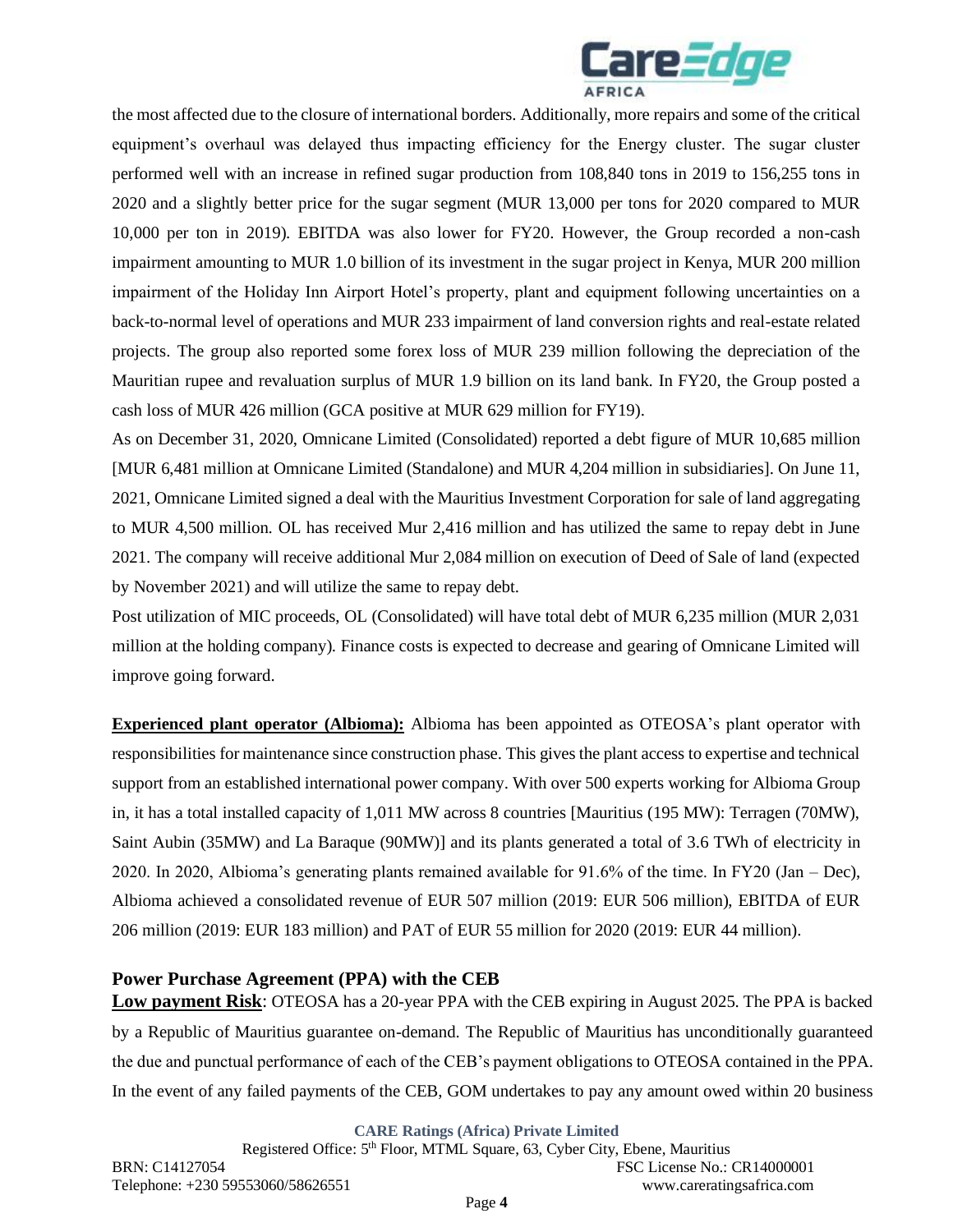

days of the receipt of a written demand from OTEOSA. However, for the last 12 years, CEB has paid all the invoices raised by OTEOSA well within the stipulated timelines and in no instance OTEOSA had approached GoM.

**Low offtake Risk:** The PPA requires the power plant to be available to CEB for a minimum of 8,000 hours annually. For the last 15 years (2005-2020) the power plant was available for over 8,000 hours annually (i.e., 334 days @ 24 hours a day) with 1-month closure for maintenance.

The power generation depends on the requirement by CEB on real time basis. During the last 3 years, OTEOSA has exported 91% of its power generated to the National Grid. OTEOSA accounted for 13% of the total electricity produced in Mauritius in 2019.

**Pass-through of major operating charges**: As per the PPA, the major components of revenue are Energy

Charge and Capacity Charge.

Energy charge includes cost of coal and bagasse used in production, fuel handling costs and variable operation & maintenance charges, is fully passed through to CEB. Coal purchase and delivery are under CEB's responsibility, and the coal price is a fully pass-through item. Accordingly, OTEOSA is shielded from coal price movements.

**Capacity charge** is made up of the following components:

| <b>Capacity Charge (MUR Million)</b>          | 2017 | 2018   | 2019      | 2020   |
|-----------------------------------------------|------|--------|-----------|--------|
| Fixed Operational & Maintenance charge (FOMc) | 114  | 117    | 117       | 124    |
| <b>Financial Charge</b>                       | 193  | 196    | 199       | 180    |
| <b>Total Capacity Charge</b>                  | 307  | 313    | 316       | 304    |
| Plant availability Factor                     | 1.0  | $1.0*$ | $^{*0.1}$ | $1.0*$ |
| Actual Capacity charge received from CEB      | 307  | $306*$ | $315*$    | $302*$ |

*\*There were 2-3 days overrun of maintenance exercise. Accordingly actual capacity charge received was slightly lower.*

Total capacity charge is payable by CEB, to OTEOSA, depending on availability of the plant (captured by equivalent availability factor). If the plant is available for at least 8,000 hours per annum, OTEOSA receives the full Capacity charge, and if not, OTEOSA receives a lower amount in proportion to the number of hours the plant was available to CEB. OTEOSA has received full capacity charge since inception. Financial charge declined in FY21, since the company has repaid its entire term debt.

### **Insurance coverage**

OTEOSA has taken insurance covers for *Fire & Allied Perils* (coverage from damages that fire or perils can cause to its plant & machinery), *consequential loss following Fire & Allied Perils* (coverage against loss of income due to fire in the plant), *Machinery Breakdown* (coverage against unexpected accident for machines, including repairs and replacement for the normal course of business), *consequential loss following Machinery Breakdown* (coverage against other losses cascading from machinery breakdown), *Full cyclone*, *Loss of*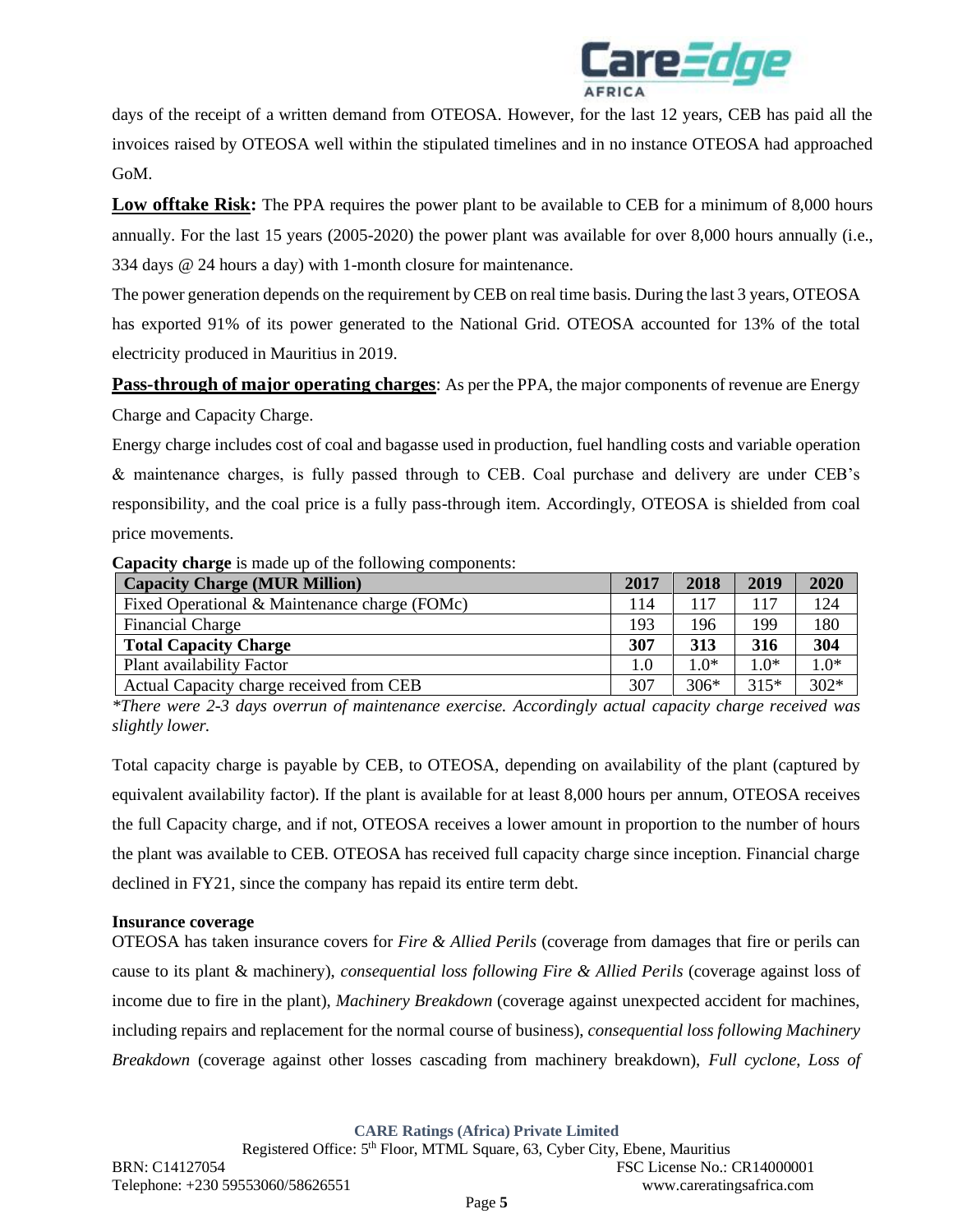

*revenue following cyclone* and *terrorism and sabotage* from Swan Insurance*,* to mitigate the risks inherent in a powerplant. There are no other major risks which are not covered by insurance.

## **Coal availability risk**

OTEOSA uses coal as input for power generation. The plant runs on Grade B non-coking coal (Gross Calorific Value of 6,100). The company annually uses  $125,000 - 135,000$  tons of coal (at an efficiency of around 514-527 tonnes of coal used to produce 1 Gwh for last 3 years). The coal usage is in line with PPA, and any efficiency or inefficiency have to be borne by OTEOSA.

*The coal procurement is done centrally by Coal Terminal (Management) Co. Ltd ("CTMC") for the account of Independent Power Producers (IPPs) of Mauritius through a transparent tendering process disclosed to the CEB. CTMC is responsible from the tendering to the delivery of coal to OTEOSA. CEB has a representative on the board of CTMC who acts as an observer to the coal purchase process. CEB representative provides to CTMC its views on the coal purchase process so as to ensure that CTMC purchases coal on behalf of IPPs on most economic basis. CEB pays for the actual coal, insurance, and freight price for the contracted coal quantity.*

In FY21, the coal price increased from USD 90 per ton in January 2021 to USD 240 per ton in September 2021 and then reducing to USD 120 per ton in November 2021. Currently it is hovering at USD 150 per ton. The freight cost also increased from USD 18-20 per ton to USD 26-28 per ton during the same period.

Accordingly, in FY21, due increase in coal price, freight cost and depreciation of MUR visa-v-is USD, the value of coal ordered for each shipment and corresponding L/C requirement increased by 50-60% as compared to FY20.

As per the PPA with CEB, CEB pays for the actual coal, insurance, and freight price for the contracted coal quantity. However, in FY21, the company faced a time lag in passing on the same to CEB, since any increase or decrease in price paid for coal is passed on to CEB with a lag of 1-2 months.

In order to match the cashflow and meet the coal requirement to produce & supply the contracted energy to CEB, the company approached its banker for increase in L/C facility and a new bill discounting facility. The same has been approved by its banker in September and December 2021 till normalization of the situation next year.

# **Central Electricity Board – Sole distributor of electricity in Mauritius with established track record of Invoice payment well within the stipulated timelines:**

Established in 1952, the Central Electricity Board ("CEB") is a parastatal body (wholly owned by GoM) and operates under the aegis of the Ministry of Energy and Public Utilities. CEB, is the sole organisation responsible for the transmission and distribution of electricity in Mauritius. CEB also generates approximately 40.8% of total power supply of Mauritius with its 4 thermal powerplants and 10 hydroelectric plants. In 2020,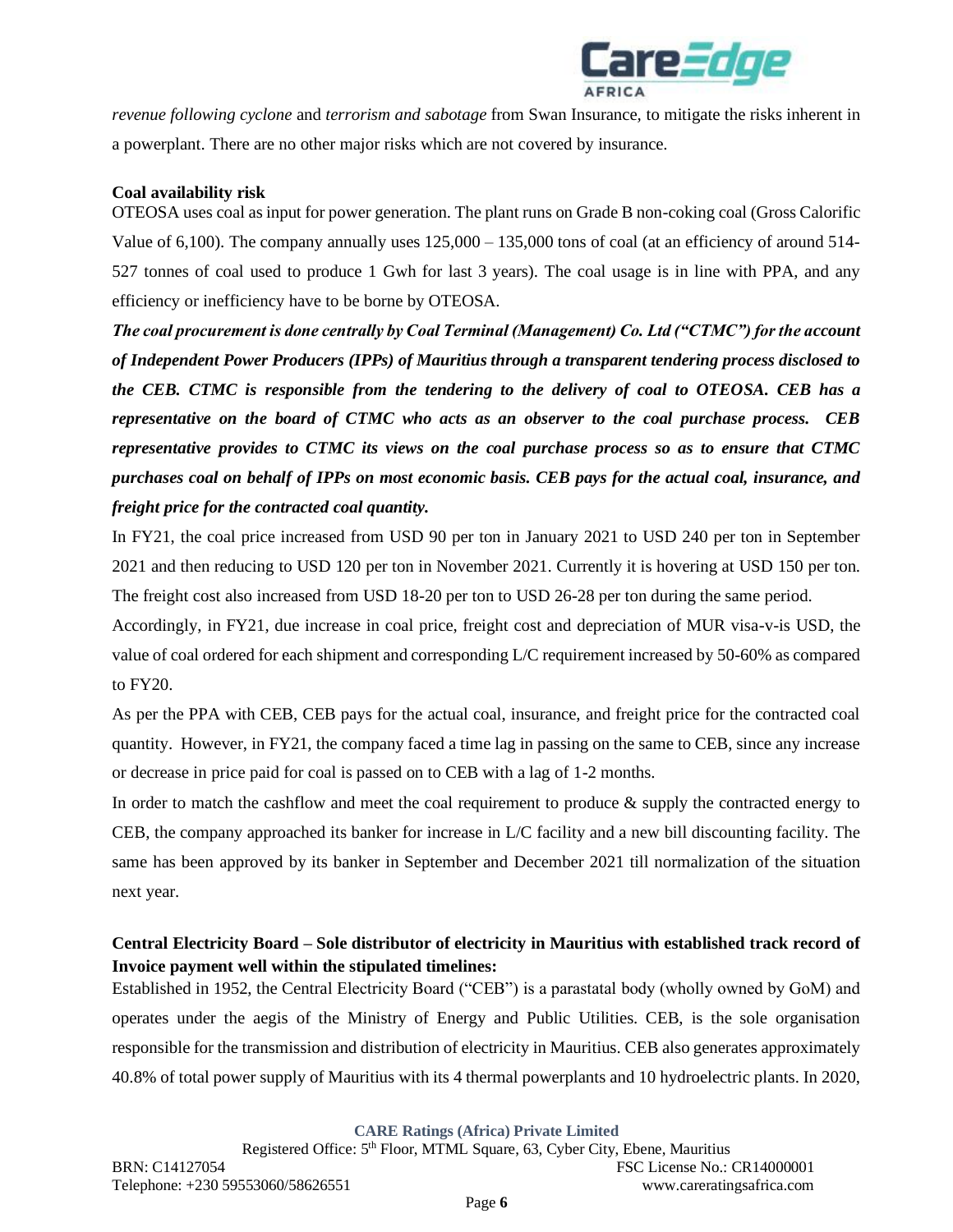

CEB produced 1,176 GWh of energy [accounting for 40.8% of the total energy supply to the national grid for 2020 (2,882 GWh)].

Given that CEB is the sole supplier of power to the population, CEB purchased additional 1,706 GWh (59.2%) from the following Independent Power Producers (IPPs):

| <b>Installed capacity MW)</b> | GWh generated in 2020 |
|-------------------------------|-----------------------|
|                               |                       |
| 90.00                         | 520.8                 |
| 32.50                         | 221.5                 |
| 111.35                        | 803.0                 |
| 233.85                        | 1,545.3               |
|                               |                       |
| 72.49                         | 145.6                 |
| 9.35                          | 15.1                  |
| 315.7                         | $1,706.0(59.2\%)$     |
|                               |                       |

\*Total PV includes power produced under Small/Medium scale distributed generation scheme

IPPs produce power as per requirement of CEB, barring their auxiliary/captive consumption. Power is transferred from various powerplants via 66 kV lines interconnecting powerplants and major 66/22 kV substations. As per the latest Annual report (2019), CEB posted a revenue of MUR 16,700 million (Mur 16,000 million in FY18) and PAT of MUR 440 million (Mur 1,900 million in FY18) for the period of 12 months ended June 30, 2019. As on June 30, 2019, CEB had a total borrowing of MUR 4.2 billion.

During discussion, Omnicane management stated that CEB is a stable profitable company with strong financial and operational parameters. They stated that every month-end, OTEOSA invoice CEB based on the total MWh supplied to CEB for the month, post which CEB settles its dues. CEB takes an average of 23 business days to settle its invoices. There are no major concerns regarding timeliness and ability to pay of CEB given that the utility is a profitable one.

# **Industry Risk**

Mauritius has a total installed capacity of 862 MW comprising of capacity of the plants owned by CEB, Independent Power Producers (IPPs), producers under Small Scale Distributed Generation Scheme and Medium Scale Distributed Generation Scheme. In CY20, the total energy supply to the National Grid was 2,882 GWh (2019: 3,237 GWh) and the average price of electricity charged to customers was around MUR 6.00 per kWh.

CEB is the sole organization responsible for the transmission and distribution of electricity to the population. In 2020, CEB produced 1,176 GWh of energy, accounting for 40.8% of the total energy supply of the national grid for 2020 (2,882 GWh). Given that CEB is the sole supplier of electrical power to the population, CEB purchased additional 1,706 GWh (59.2%) from the IPPs. IPPs produce power as per requirement of CEB, barring their auxiliary/captive consumption. The power sector has a mix of different fuels used to produce power. Transmission from various power plants is done via 66 kV lines interconnecting power plants and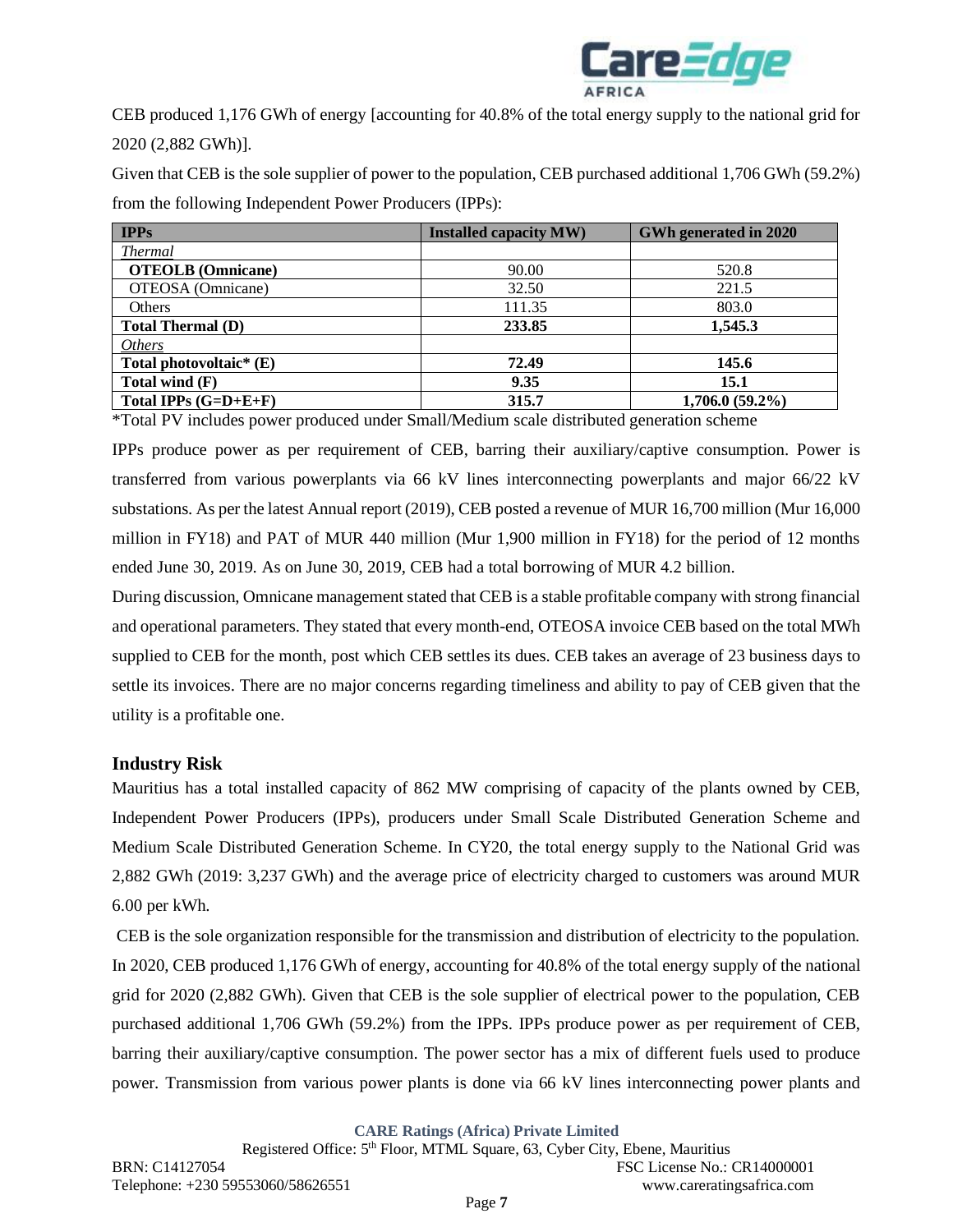

major 66/22 kV substations. The 22 kV outgoing lines from these substations either supply the rural regions or are used for 'sub-transmission' feeding 22/6.6 kV substations. CEB, being responsible for the transmission and distribution system, operates 24-hour basis System Control Centre situated in Curepipe to ensure system availability.

In terms of fuel used to generate power, Mauritius is still heavily reliant on Heavy Fuel Oil (accounting for 36.7% of power generated in 2020) and Coal (accounting for 39.5% of power generated in 2020). Bagasse (13.3%) leads the way among other fuels due to Island's significant sugarcane production. In CY20, electricity generation decreased by 11.0% from 3,237 GWh (278 Ktoe) in 2019 to 2,882 GWh (248 Ktoe), of which 76.1% (2,194 GWh or 189 Ktoe) was generated from non-renewable sources and 23.9% (688 GWh or 59 Ktoe) from renewable sources.

| <b>Generation in 2020</b> |            |               |  |  |  |  |
|---------------------------|------------|---------------|--|--|--|--|
| Fuel                      | <b>GWH</b> | $\frac{0}{0}$ |  |  |  |  |
| <b>HFO</b>                | 1,056.3    | 36.7%         |  |  |  |  |
| Coal                      | 1,137.6    | 39.5%         |  |  |  |  |
| <b>Bagasse</b>            | 383.6      | 13.31%        |  |  |  |  |
| PV                        | 145.7      | 5.05%         |  |  |  |  |
| Hydro                     | 115.8      | 4.02%         |  |  |  |  |
| Landfill Gas              | 24.8       | 0.86%         |  |  |  |  |
| Wind                      | 18.1       | 0.63%         |  |  |  |  |
| Kerosene                  | 0.5        | 0.02%         |  |  |  |  |
| <b>Total</b>              | 2,937.2    | 100%          |  |  |  |  |

### **Prospects**

OTEOSA's prospects depends on the plant meeting its 8,000 hours availability, as per the PPA. The rating is sensitive to the operational and financial performance of the company, any additional debt availed in OTEOSA and higher than projected dividend payment or support extended in any other form to Omnicane Limited and other group companies.

| <b>Standalone Financial performance of OTEOSA</b> |               | <b>MUR Million</b> |               |  |
|---------------------------------------------------|---------------|--------------------|---------------|--|
| For the year ended as on                          | <b>Dec-18</b> | <b>Dec-19</b>      | <b>Dec-20</b> |  |
| 12M                                               |               | <b>Audited</b>     |               |  |
| Revenue from sale of electricity                  | 940           | 858                | 845           |  |
| Other Income (Interest income/Rental Income)      | 3             | $\Omega$           | 5             |  |
| <b>Total Income</b>                               | 943           | 858                | 849           |  |
| <b>EBITDA</b>                                     | 224           | 192                | 148           |  |
| Depreciation & amortisation                       | 86            | 91                 | 56            |  |
| Interest                                          | 19            | 13                 | 12            |  |
| <b>PBT</b>                                        | 118           | 77                 | 79            |  |
| <b>PAT</b>                                        | 97            | 61                 | 63            |  |
| Gross Cash Accruals (GCA)                         | 175           | 154                | 120           |  |
| Dividend paid/proposed                            | 75            | 75                 | 61            |  |
| <b>Financial Position</b>                         |               |                    |               |  |
| Equity share capital                              | 255           | 255                | 255           |  |
| Tangible networth                                 | 571           | 555                | 576           |  |
| Total debt                                        | 252           | 126                |               |  |
| - Long term debt                                  | 126           |                    |               |  |
| - Short term debt                                 | 126           | 126                |               |  |
| Cash & Bank balances                              | 11            | 6                  | 93            |  |

### **FINANCIAL PERFORMANCE**

#### **CARE Ratings (Africa) Private Limited**

BRN: C14127054 FSC License No.: CR14000001 Telephone: +230 59553060/58626551 www.careratingsafrica.com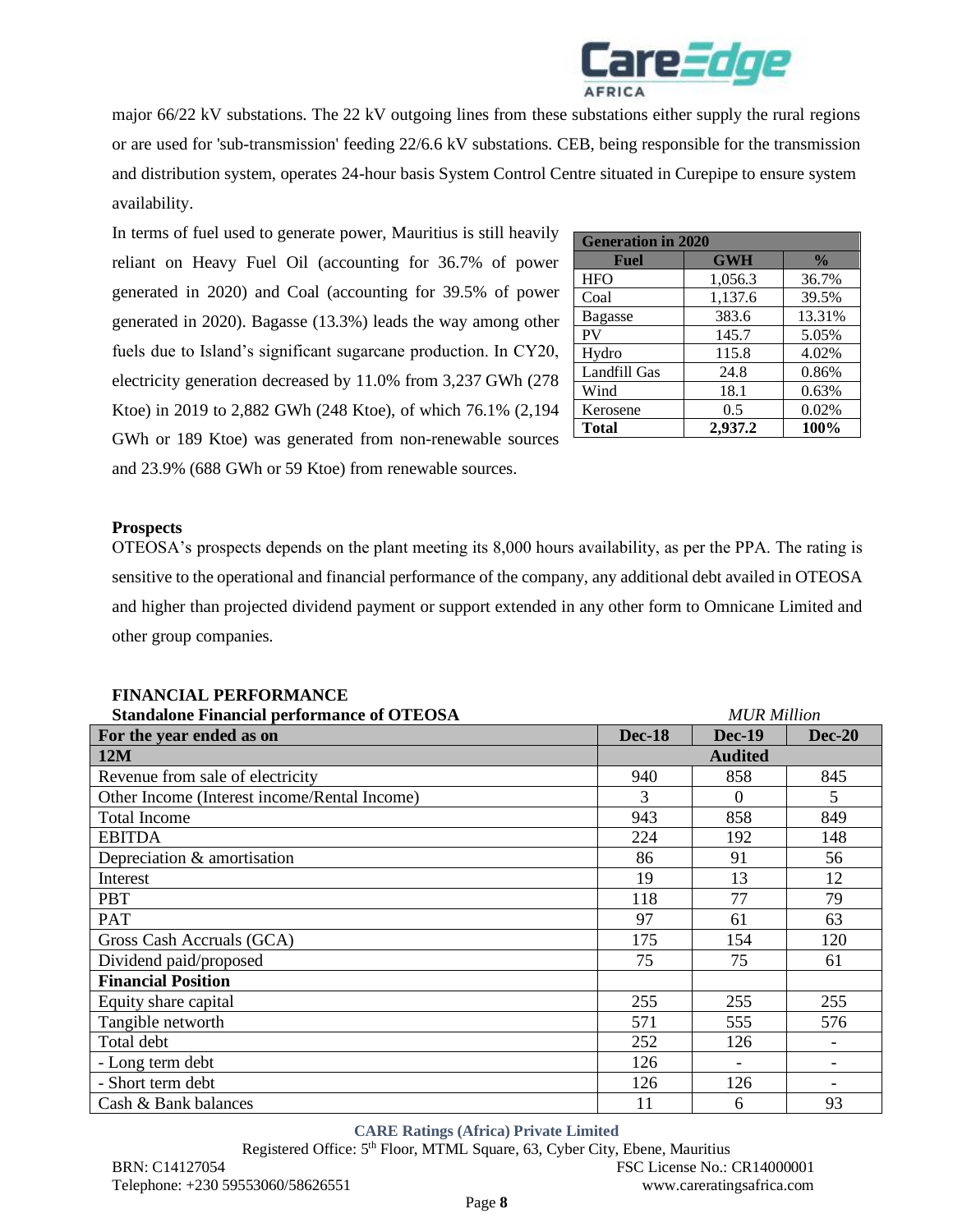

| For the year ended as on         | <b>Dec-18</b>  | <b>Dec-19</b> | <b>Dec-20</b> |
|----------------------------------|----------------|---------------|---------------|
| 12M                              | <b>Audited</b> |               |               |
| <b>Key Ratios</b>                |                |               |               |
| Profitability (%)                |                |               |               |
| EBITDA / Total operating income  | 24             | 22.39         | 17.39         |
| PAT / Total income               | 10             | 7.13          | 7.43          |
| ROCE- operating (%)              | 15             | 12.51         | 13.37         |
| $RONW(\%)$                       | 17             | 10.86         | 11.15         |
| <b>Solvency</b>                  |                |               |               |
| Long-term debt to equity ratio   | $\overline{0}$ | 0.00          | 0.00          |
| Overall gearing ratio            | $\overline{0}$ | 0.23          | 0.00          |
| Interest coverage (times)        | 12             | 14.64         | 12.22         |
| Long-term Debt/EBITDA            | 1              | 0.00          | 0.00          |
| Total debt/EBITDA                | 1              | 0.66          | 0.00          |
| Liquidity                        |                |               |               |
| Current ratio                    | $\overline{2}$ | 1.67          | 1.27          |
| Quick ratio                      | 1              | 0.99          | 0.87          |
| <b>Turnover</b>                  |                |               |               |
| Average collection period (days) | 82             | 81            | 50            |
| Average inventory (days)         | 98             | 107           | 90            |
| Average creditors (days)         | 50             | 47            | 46            |
| Operating cycle (days)           | 130            | 141           | 94            |
| Working capital turnover ratio   | $\overline{4}$ | 5             | 8             |

### **Adjustments**

- 1. Tangible net worth is calculated by netting off revaluation reserve, and non-purchased intangible assets from total equity.
- 2. Gross Cash Accruals (GCA) is calculated as PAT+ Depreciation + deferred tax+ other non-cash expenditure.
- 3. Overall Gearing ratio is calculated as total debt (long term and short-term debt)/Tangible Networth

**Performance in FY20**: Revenue from sale of energy was lower due to the drop in demand for energy due to the lockdown and pandemic in FY20. EBITDA was also lower due to increase in price of coal and other operational expenses. Repairs and maintenance During the normal maintenance undertaken in February-March 2020, a team of engineers came from France for overhauling of the turbine and the plant. Due to COVID-19 pandemic they left without completing the full overhauling within the stipulated period of one month. The local team had to complete the work which entailed higher cost and higher no. of days leading to lower availability of the plant and higher maintenance cost.

OTEOSA achieved EBITDA of MUR 148 million and PAT of MUR 63 million in FY20. At inception, OTEOSA took a MUR 1.3 billion term loan to finance construction of the powerplant. In FY20, the loan was fully repaid. As at December 31, 2020, OTEOSA's outstanding term loan was NIL.